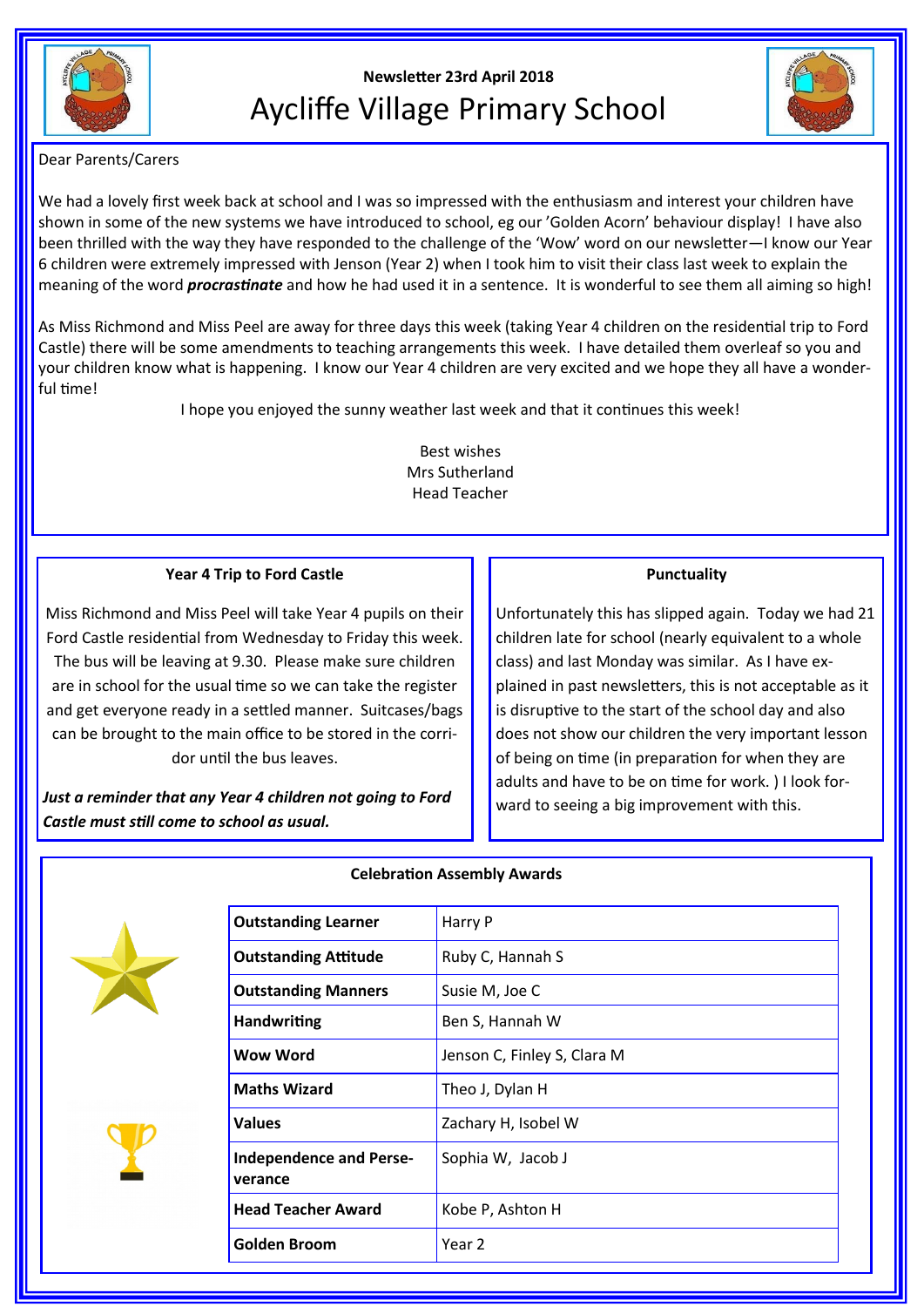#### **Meeting about school structure next academic year**

A few parents have spoken to me recently about classes for next year and how the school will be structured. I have been considering this for a while but, until we had our budget setting meeting, we were unable to make any definite decisions. Now this has happened, Mrs Brown and I will be discussing options further. Obviously there are a range of factors that we have to consider and some that we are unable to control, eg the size of one of our Key Stage 2 classrooms can only accommodate 16/18 children at the most. However, please be reassured we will put the needs of your children at the heart of any decisions we make.

We will be holding a meeting at school on *Tuesday 5th June at 5.00pm.* This will be an opportunity for us to explain the school structure for next year and to discuss any concerns and answer any questions you might have. I will share some detail on a future newsletter before the meeting but wanted to give you advance notice of the date for the meeting so you can make arrangements to be there, if you feel this would be helpful for you.



#### **Attendance for last week**

| Reception | 97.6 |
|-----------|------|
| Year 1    | 99.5 |
| Year 2    | 99.6 |
| Year 3    | 97.7 |
| Year 4    | 100  |
| Year 5    | 99.6 |
| Year 6    | 100  |

Well done to all year groups who achieved attendance above our minimum target level of 96%. Special "Well done" to Year 4 and Year 6 for 100% attendance that was the best out of the entire school.

As explained on last week's newsletter, children are encouraged to ride their bikes and /or scooters to school over the next two weeks. Please see the item on last week's newsletter, for further details. Thank you to everyone who took part on the first day today!

#### **Teaching arrangements this week**

Due to Miss Peel and Miss Richmond being away at Ford Castlefrom Wednesday to Friday this week, the following cover arrangements are in place.

Year 6—I will teach Year 6 all day on Wednesday then Thursday and Friday mornings. As we are near to their SATs week we wanted to ensure there are no disruptions to preparations for these. On Thursday and Friday afternoon, Mrs Pullan will be working with Year 6 on an art project for a display of letters in our school entrance and other topic work they have to complete.

Year 5—will be taught as a whole group on Thursday and Friday afternoons and will be covered by Mrs Byrne and Mrs Brown. *Swimming will still be on this Wednesday for the group of Year 5 children who have their turn this half term.*

Miss Richmond's afternoon class will be taught by either myself or Mrs Rusk.

Year 4 children not going to Ford Castle will join our Year 3 class in the morning and the Year 3/4 class in the afternoon.

#### **Concerns raised by a local resident**

Unfortunately I had a phone call from a local resident last week. Concerns were raised that children from our school have been climbing on her wall , swinging on her gate and going on her property at home time. I have been told this has caused some damage to aspects of her property. As this is at home time and children are in the care of their parents/ family members, then I ask that you please ensure your children are well supervised when they are leaving our school. I have spoken to all children about this during assemblies and have reminded them about the importance of showing respect for the property of others and our community. If your children are older and walk home from school alone, I would be grateful if you could also reinforce this message to them please. Many thanks in anticipation of your support with this.